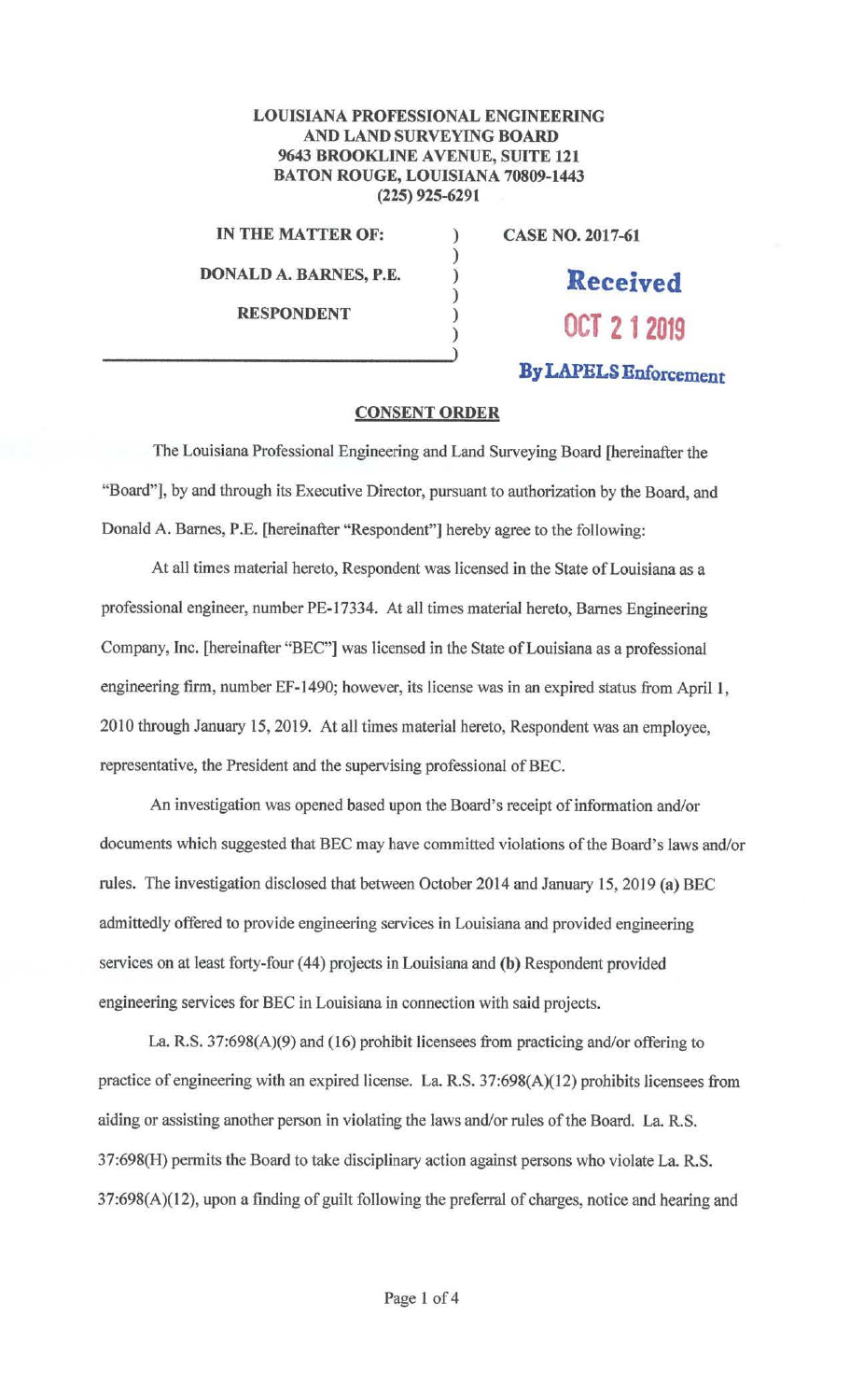a majority vote of its entire membership authorized to participate in the proceeding. La. R.S. 37:698(A)(9), (12) and (16) and La. R.S. 37:698(H) were in effect at all times material hereto.

It is undisputed that **(a)** at all times material hereto Respondent was licensed in Louisiana as a professional engineer, **(b)** at all times material hereto BEC was licensed in Louisiana as a professional engineering finn; however, its license was in an expired status from April 1, 2010 through January 15, 2019, **(c)** at all times material hereto Respondent was an employee, representative, the President and the supervising professional ofBEC and **(d)** between October 2014 and January 15, 2019 Respondent admittedly practiced and offered to practice engineering in Louisiana with an expired license and Respondent aided and assisted BEC in connection therewith.

By letter dated September 4, 2019, the Board gave notice to Respondent that it was considering the preferral of charges against Respondent on the grounds that Respondent may have violated La. R.S. 37:698(A)(12), relative to aiding or assisting another person in violating the laws and/or rules of the Board.

Wishing to dispense with the need for further disciplinary action and to conclude the instant proceeding without further delay and expense, for the purpose of this proceeding only, Respondent and the Board do hereby enter into this Consent Order, in which Respondent of his own free will consents to the issuance of a Consent Order by the Board, wherein Respondent agrees to **(a)** pay a fine of Five Hundred and No/100 (\$500.00) Dollars, **(b)** pay administrative costs of Four Hundred Forty-Seven and 08/100 (\$447.72) Dollars, **(c)** successfully complete the Board's online Louisiana Laws and Rules Quiz, **(d)** successfully complete the Board's online Louisiana Professionalism and Ethics Quiz and **(e)** the publication of this Consent Order on the Board's website and a summary of this matter in the Board's official journal, the *Louisiana Engineer and Surveyor Journal,* and the reporting of this matter to the National Council of Examiners for Engineering and Surveying (NCEES), identifying Respondent by name.

Respondent admits that his conduct as set forth above constitutes violations of the above referenced laws and/or rules as stated herein. Respondent acknowledges awareness of said laws and/or rules and states that he will comply with all applicable laws and rules henceforth. Respondent has been advised of his right to an informal conference, to be represented by counsel before the Board and/or to appear at any hearing personally or by counsel and present witnesses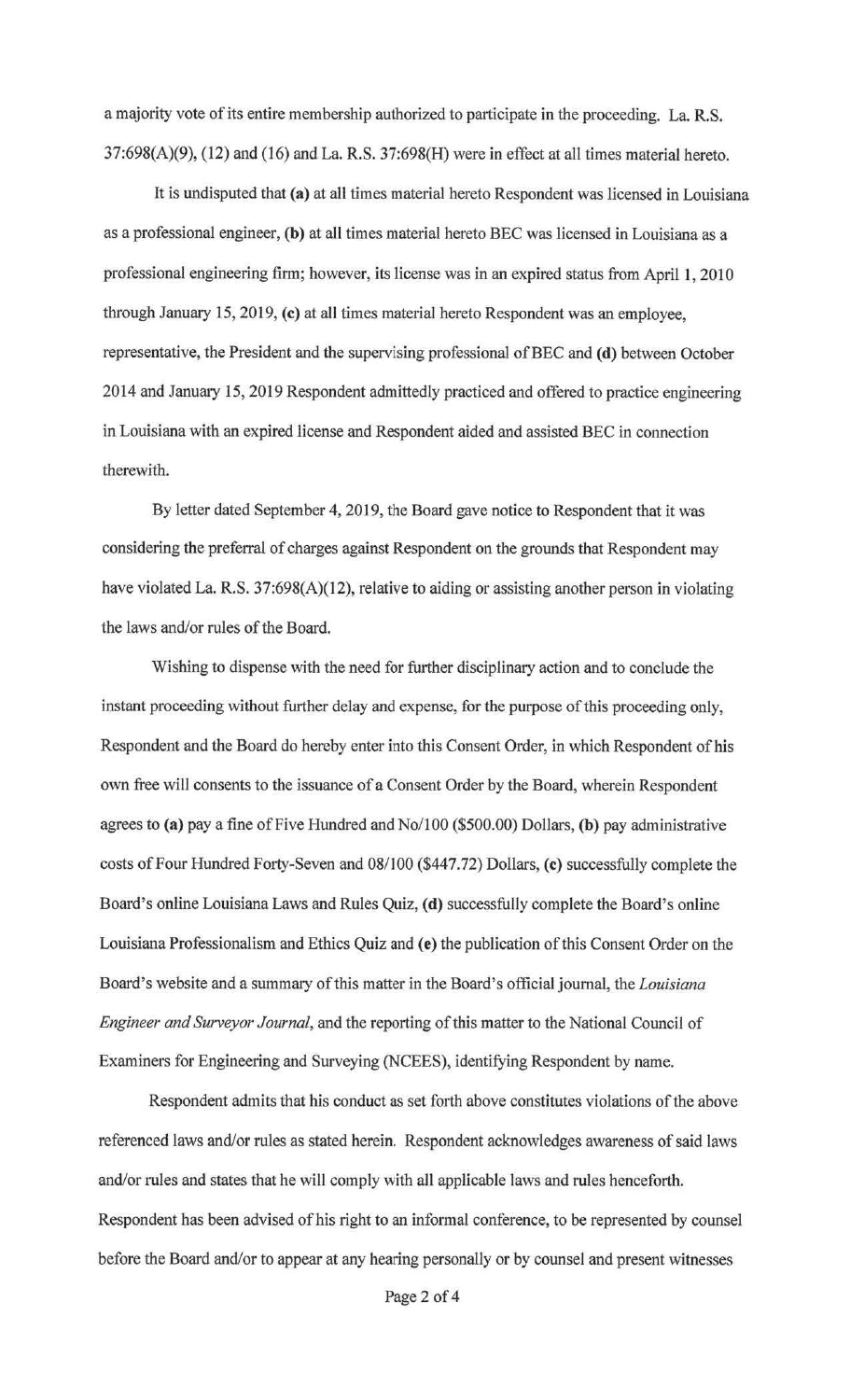and evidence in his own behalf, he hereby waives this right and his right to appeal, and he states affirmatively that he has been afforded all administrative remedies due him under the law. Respondent further acknowledges awareness of the fact that the signed original of this Consent Order will remain in the custody of the Board as a public record and wiJl be made available for public inspection and copying upon request.

Therefore, in consideration of the foregoing and by signing this Consent Order, Respondent does hereby waive his right to an informal conference, to a hearing before the Board, to the presenting of evidence and witnesses on his behalf, to Findings of Fact and Conclusions of Law in this case, and to judicial review of this Consent Order.

Respondent hereby represents that (a) he fully understands the meaning and intent of this Consent Order, including but not limited to its final and binding effect, (b) he has voluntarily entered into this Consent Order and that no other promise or agreement of any kind has been made to or with it by any person whatsoever to cause the execution of this instrument and (c) the sanctions set forth in this Consent Order do not prevent the Board from taking further disciplinary or enforcement action against Respondent on matters not specifically addressed in this Consent Order.

WHEREFORE, the Louisiana Professional Engineering and Land Surveying Board and Respondent agree that:

1. Respondent shall pay a fine of Five Hundred and No/100 (\$500.00) Dollars, which shall be tendered to the Board by certified check payable to the Board, due upon the signing of this Consent Order; and

2. Respondent shall pay administrative costs of Four Hundred Forty-Seven and 72/100 (\$447.72) Dollars, which shall be tendered to the Board by certified check payable to the Board, due upon the signing of this Consent Order; and

3. Respondent shall successfully complete the Board's online Louisiana Laws and Rules Quiz with a score of 90% or higher and return it to the Board within sixty (60) days of the effective date of this Consent Order; and

4. Respondent shall successfully complete the Board's online Louisiana Professionalism and Ethics Quiz with a score of 90% or higher and return it to the Board within sixty (60) days of the effective date of this Consent Order; and

Page 3 of 4